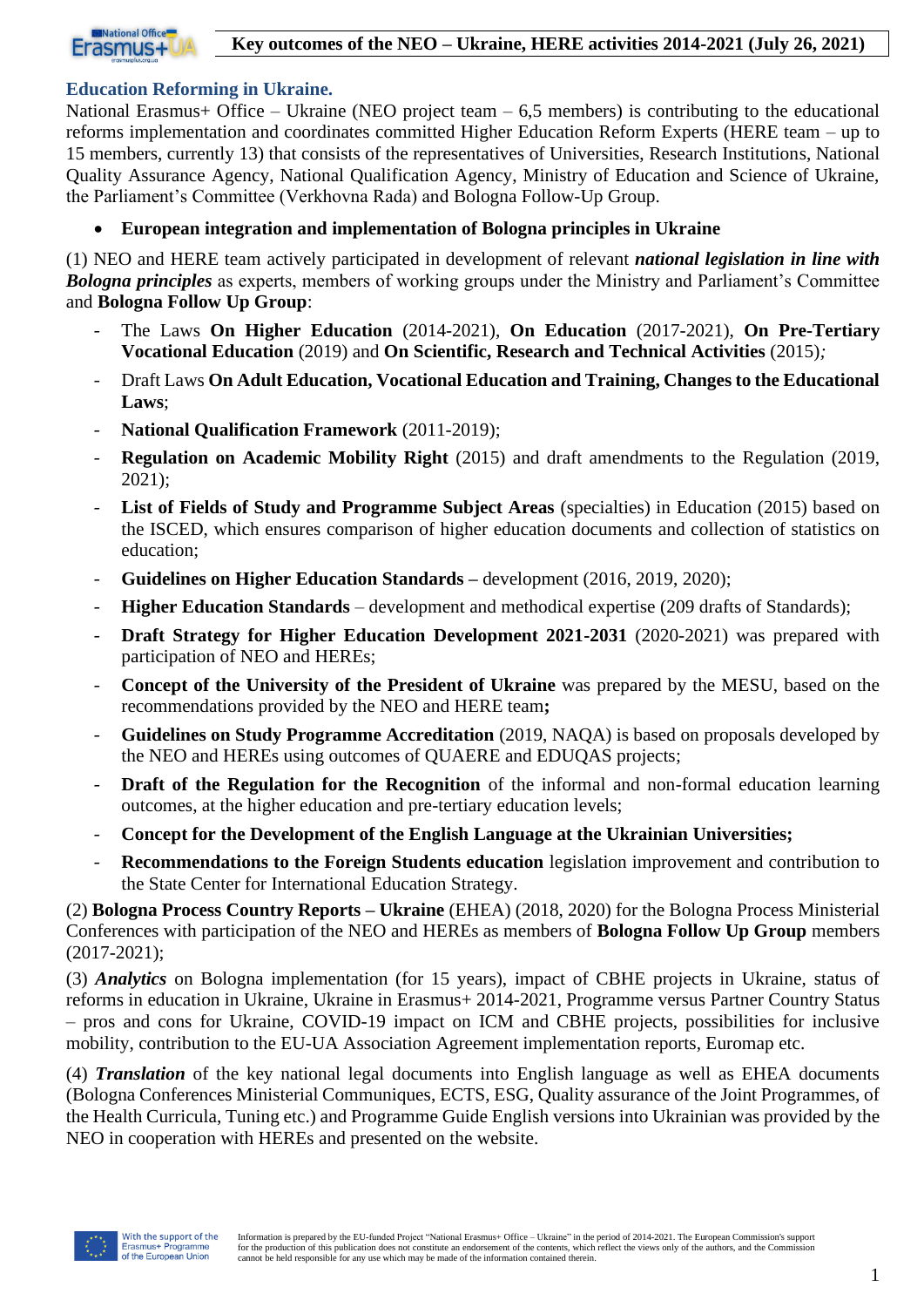

(5) *62 Cluster thematic seminars and webinars* on Quality Assurance, higher education standards development, curricula development/modernisation, NQF, lifelong learning, internationalisation for the Ukrainian HEIs including Erasmus+ projects partners (about **40 000** participants) – NEO and all HEREs.

(6) *Large Pool of HERE and NEO (video) resources* on Bologna tools implementation to build capacities of HEIs to implement reforms resulted from national and international events in cooperation with MESU, NAQA, NQA, Scientific-Methodological Center for Higher and Pre-Tertiary Professional Education, British Council, DAAD etc. (seminars, workshops, conferences).

(7) *Synergy* with other international organisations and Programmes: ENPI East, EU Information centers network for Erasmus+ Programme and projects promotion, EU projects promotion campaigns; EU4Skills on VET institutions capacity building to apply to new Erasmus+; ETF on VET and QF issues; World Bank on Educational reforms status; British Council – Leadership Programme, Teaching and Learning Excellence, English language etc.; DAAD on Joint Programmes, Quality Assurance etc; French Institute on internationalisation, House of Europe – on "Ukrainian Erasmus" and other initiatives in education etc. Contributed to the sectoral Matrix on Tempus and Erasmus+ Programmes by reforms priorities etc.

(8) Initiated and performed **50 International** events within and above the **EaP Region** in cooperation with DGs, EACEA, National Agencies and NEOs devoted to the educational reforms issues and promotion of international cooperation with Ukraine.

### • **Cooperation to promote effective Teachers Education system**

- Special seminar (Kharkiv) and webinar on quality assurance and modernisation of teacher education and ensure the New Ukrainian School reform organised in cooperation with NAQA for pedagogical Universities (about 600 participants);
- Erasmus+ MOPED project events active participation for school teachers and infrastructures (New School);
- Synergy with e-Twinning; promotion of Erasmus+ opportunities for schools and Eurydice publications via New Ukrainian School Facebook page, Osvitoria portal etc.
- It resulted into **4** projects *School Education* with UA **2** NGOs, **1** school, **1** gymnasium, **2** HEI as partners.

### • **Cooperation to promote effective VET system**

- Cooperation with the Ministry of Science of Ukraine, VET Directorate, Scientific and Research Center for Higher and Pre-Tertiary Education, Institute of VET of the National Academy of Educational Sciences of Ukraine on the promotion and capacity building for VET institutions to join Erasmus+ smoothly.

- **6** webinars and a conference (Lviv) on Erasmus+ opportunities, applications preparation and project management issues for VET institutions organised in cooperation with the Ministry – available practical and useful (video) resources for the VET institutions. Plans for more trainings. Active registration of VET institutions in the EU FTOP system

- Seminar on Erasmus+ Programme opportunities for VET institutions organised in cooperation with the National Academy of Educational Sciences of Ukraine (about 100 participants, 2019).

Seminars on Pre-Tertiary Vocational Education standards development for selected members of commissions organised in cooperation with the Ministry*.*

- **Cooperation to support relocated HEIs from the East of Ukraine**
	- NEO and HEREs presented project management and higher education reforming in line with EHEA principles during workshops for relocated universities under Erasmus+ and synergy with EU Programme for the support of the relocated universities.

### **Internationalisation of Higher Education in Ukraine.**

Ukraine is the most active Partner Country participating in Erasmus+, usually among top **10 countries of submitted applications of high quality and funded projects**:

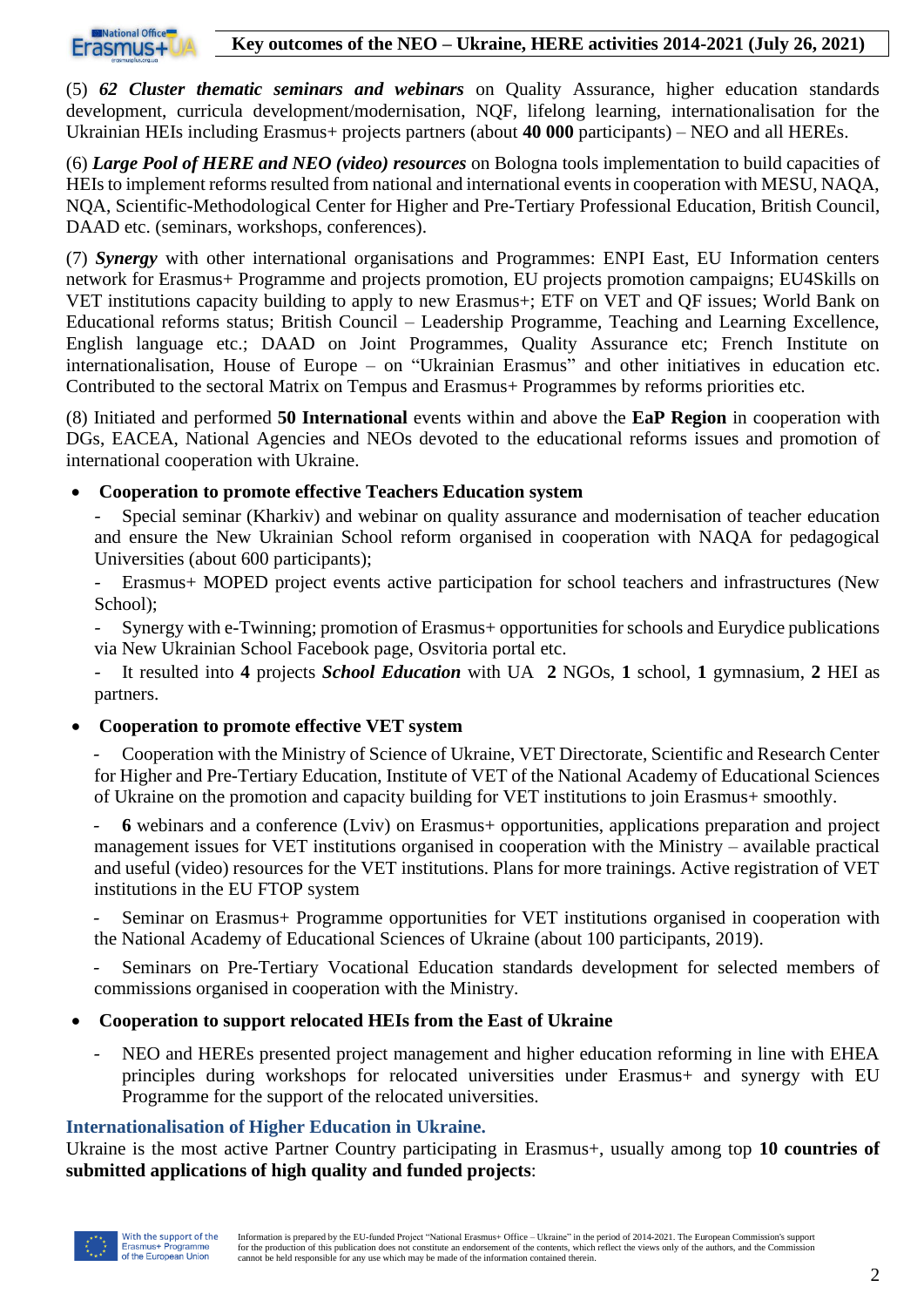



- The number of applications involving Ukrainian institutions is very high. This confirms the high interest of Ukraine to the EU funded opportunities and need to support implementation of reforms in education and youth.
- Under the 6 CBHE Calls, **48 projects with Ukrainian institutions have been selected**. As a result, Ukraine is in about **37 % of all selected projects in the Eastern Partnership region**. **646** applications with Ukraine, over 200 shortlisted and analysed during the national consultation in cooperation with EU Delegation to Ukraine and MESU. There are **9 Structural Projects** with participation of the **Ministry of Education and Science**, which support the reform of national higher education system and policies.
- **106 higher education institutions** (38 % out of 281) and **12 research institutions** (in Educational, Medical and Agrarian Sciences) are partners in CBHE **projects** in Ukraine.
- **4 Ukrainian Universities became Coordinators/ Grant holders** of CBHE projects with the NEO support (consultations, trainings, monitoring, guidelines).
- The Minister of Education and Science of Ukraine (2018) with the support of the Vice-Prime Minister on European and Euro-Atlantic Integration of Ukraine and EU Delegation to Ukraine, in close cooperation with the NEO has successfully negotiated with DG EAC and DG NEAR the opening of the **Special Window for Ukraine** in International Mobility, Capacity Building in Higher Education and Jean Monnet Projects at **5 mln. euro**. As a result, additional **689** mobilities, **2** CBHE and **64** Jean Monnet Projects were funded under 2019-2020 calls.
- **17 006** participants in **International (Credit) Mobility: 11 532 mobilities** of students and staff to the European Universities and **5 474** to Ukraine. **247** UA HEIs and about 50 organisations are partners in **1 889** projects (2522 projects applied).
- **19** projects with **23** (associated) partners in Erasmus Mundus Joint Master's Degree Partnerships. **317** Master and PhD students funded by Erasmus Mundus Joint Programmes.
- **45 HEIs** and **Research Institutions** coordinated or partners in **121** Jean Monnet **projects on European Studies**. **1069** applications submitted.
- **10 HEIs** in **26 Strategic partnerships** in education, **1** among partners of the European University project.
- **26 HEIs** are among partners in **School and Adult education, Youth and Sport actions.**

# **Youth Reforms**

(1) *Contribution* to the **National Youth Strategy 2030** development (in 2020, 2021) adopted in 2021, to the State Programme Concept of the **Youth of Ukraine 2021-2025** (in 2020);

(2) *Cooperation* with the Ministry of Youth and Sports of Ukraine (2017-2021), participation in the donors' coordination youth sector meeting, provide regular updates on the Youth Actions information under Erasmus+, prepared information for the Ministry website on the new Erasmus+ 2021-2027 opportunities.

- Over **50** joint online\offline events on Youth and Sport opportunities within Erasmus+ Programme and achieved results among Ukrainian organisations, **10** meetings on strategic planning and joint activities and work on strategic documents; **2** seminars for CBY winners on how to implement projects with EACEA;
- NEO joined over 25 initiatives organised by the Ministry of Youth and Sport of Ukraine, National Youth Council of Ukraine and other related events;
- Special webpage devoted to the Youth and Sport opportunities funded by the EU with useful (video) resources and Facebook posts.

Synergy and close cooperation with the EACEA responsible for Youth, EU Delegation promotional projects, Salto-Youth Resource Center, Information Center Erasmus+ Youth and European Solidarity Corps, EuroDesk, National Youth Council of Ukraine, youth organisations and other NGOs and promotion in different Facebook communities contributed into the following statistics for Ukraine in Erasmus+ Youth and Sports: